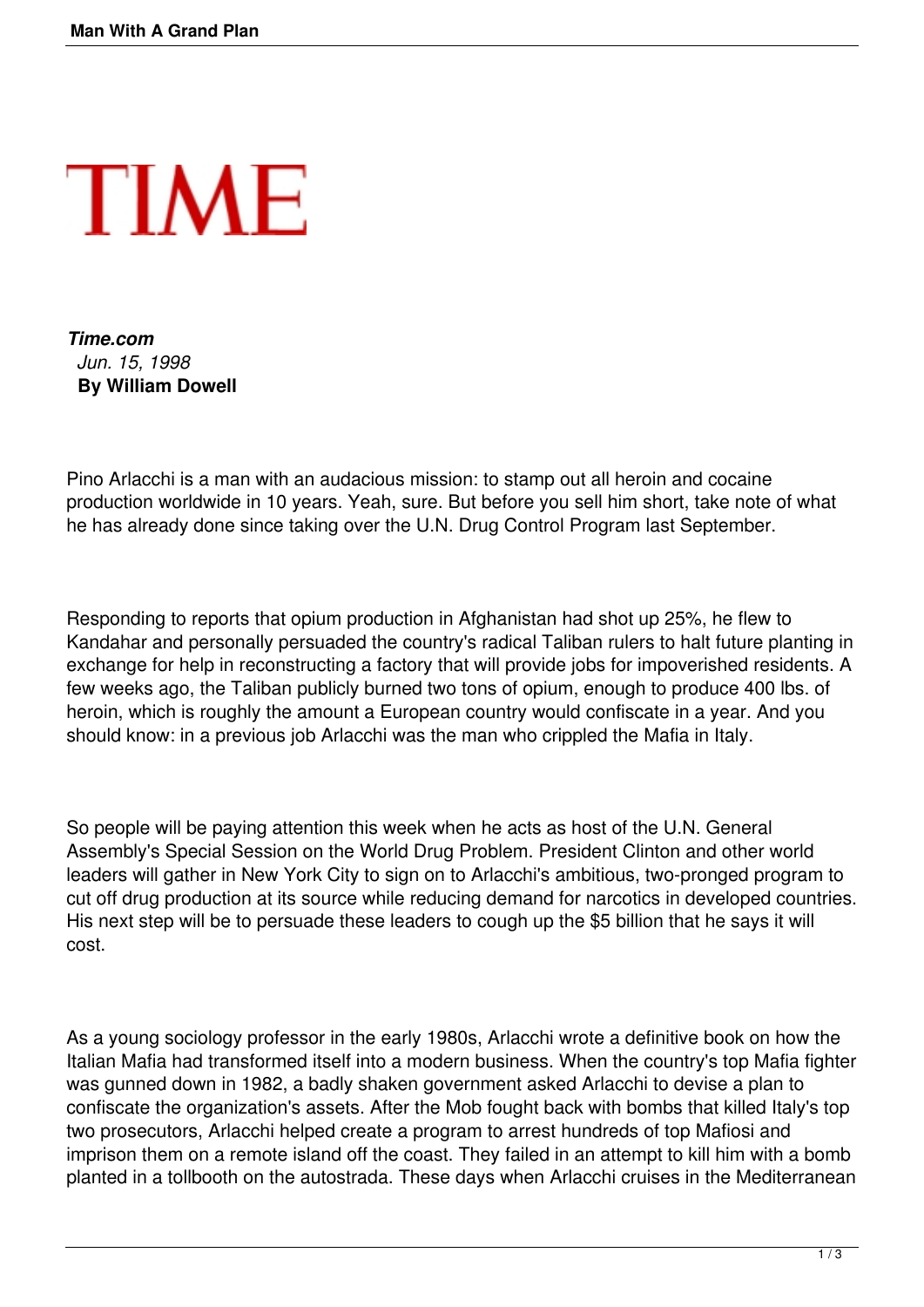on his 40-ft. sailboat, the Italian navy often sends a cutter as an escort.

The new drug boss's plan for cutting off production calls for tightening international controls over chemicals that go into making the finished product and better tracking of money-laundering operations. He wants to offer farmers a viable substitute for the lucrative poppies and coca that produce heroin and cocaine. Close to 90% of the opium used to make heroin comes from tightly confined areas in Afghanistan and Burma. & quot; Not only can we spot all the growing areas by satellite, & quot; says Arlacchi, & quot; we can also see the alternative areas growers could move to."

Similar substitutions have been tried in the past, but Arlacchi insists they were never systematically carried out. In Burma, Wa tribesmen stopped growing opium poppies altogether, but when an alternative-development program that had been promised was delayed two years, the tribesmen went back to poppies. Laos, which used to produce 3.5 tons of opium annually, recently switched to coffee, rice and chili farming under a U.N. pilot project. So far this year the Lao have cut opium production to a few hundred pounds. In Peru crop substitution has cut coca production 40%. & quot; A million dollars, & quot; says Arlacchi, & quot; can have 100 times the effect in Peru or Bolivia that it has by the time the drug reaches a consuming country. & quot;

Just as important, Arlacchi wants drug-consuming countries, including the U.S., to commit themselves to reducing demand for narcotics. To do that, he suggests, it will be necessary to break down some of the walls between drug-enforcement agencies and the proponents of rehabilitation; a combination of both approaches, he feels, is necessary.

The \$5 billion cost of the program over the next 10 years, says Arlacchi, could come from funds that national governments are already budgeting for drug suppression. Development programs to reduce dependence on narcotic crops in Afghanistan and Burma would each cost \$25 million a year. Given the horrible human-rights record of Afghanistan's Taliban and the ruling dictatorship in Burma, even that small amount is likely to stir opposition in Congress. Yet since narcotics addiction costs the U.S. an estimated \$76 billion a year, it looks like an attractive investment.

Arlacchi says one of the most important messages he may have to deliver in New York is that since such countries as Iran and Pakistan now register about a million addicts each, narcotics are no longer exclusively an American problem. " Twenty years ago, the U.S. had to go it alone, & quot; he says. & quot; Now it can rely more on international cooperation. & quot;